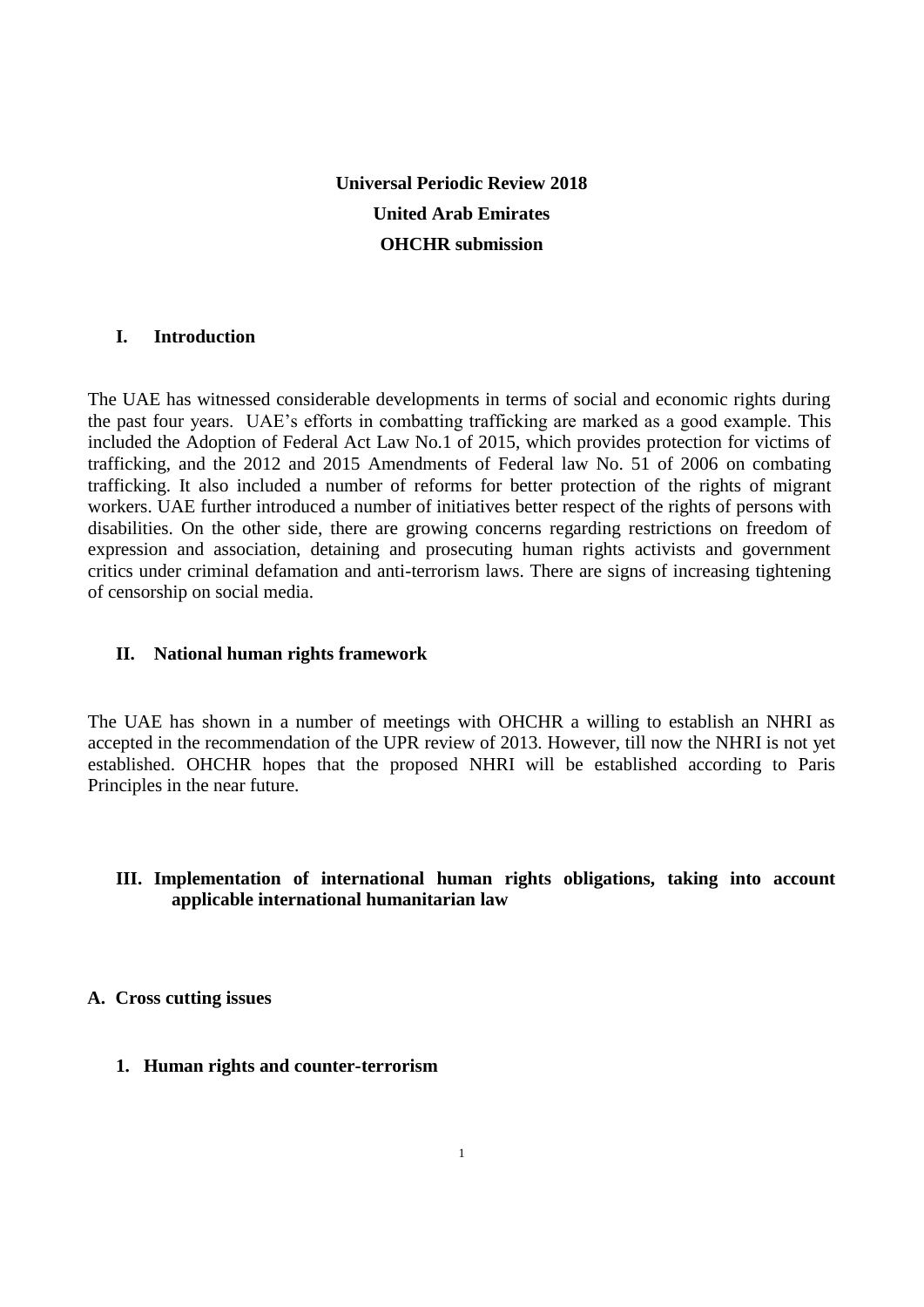On the legislative legal framework, The UAE's 2014 counter-terrorism law provides for the death penalty for people whose activities are found to 'undermine national unity or social peace' neither of which are defined in the law which can lead to arbitrary detention. This law is also applicable to children above the age of 16, in contradiction with UAE's international obligations under the CRC.

# **B. Civil and political rights**

# **1. Right to life, liberty and security of persons**

There has some concerns in terms of treatment in places of deprivation of liberty for some detainees. A number of detained activists have reported irregularities with respect to pre-trial detentions. This included in some cases denial of communication with the families of the detainees. Under the pretext of national security, many activist have been prosecuted for allegation that are mainly related to the person's rights to express his opinion and his criticism to any public policy or institution. For example, the arrest of human rights activist Ahmed Mansour in 2017 for accusations related to his free expression of opinion on social media is in contrast with UAE international human rights obligations and the Emirati Constitution. One can highlight a number of cases, among others, that are of concern:

- In March 2017, the UAE detained Ahmed Mansoor and he is facing speech related charges that include using social media websites to "publish false information that harms national unity".
- Osama al-Najjar who remains in prison after a three year prison sentence for charges related to his peaceful activities on Twitter.
- In March 2017, the UAE also sentenced prominent academic Nasser bin-Ghaith to 10 years in prison for charges that included speech-related offenses, UAE-based Jordanian journalist Tayseer al Najjar was also sentenced to three years in prison that was related to his online criticism in 2016

#### **2. Freedom of Expression**

The UAE authorities did not take effective measures to repeal the 1980 Law on publications and amend other relevant legislation to ensure it is aligned with international human rights law on the freedom of expression (Recommendation supported by UAE - United Kingdom of Great Britain and Northern Ireland). Furthermore, there have been numerous criticisms for the criminal defamation provisions of the Penal Code, the 2012 cybercrime law, and the 2014 anti-terrorism law as they provided for trials that fell short of international human rights standards.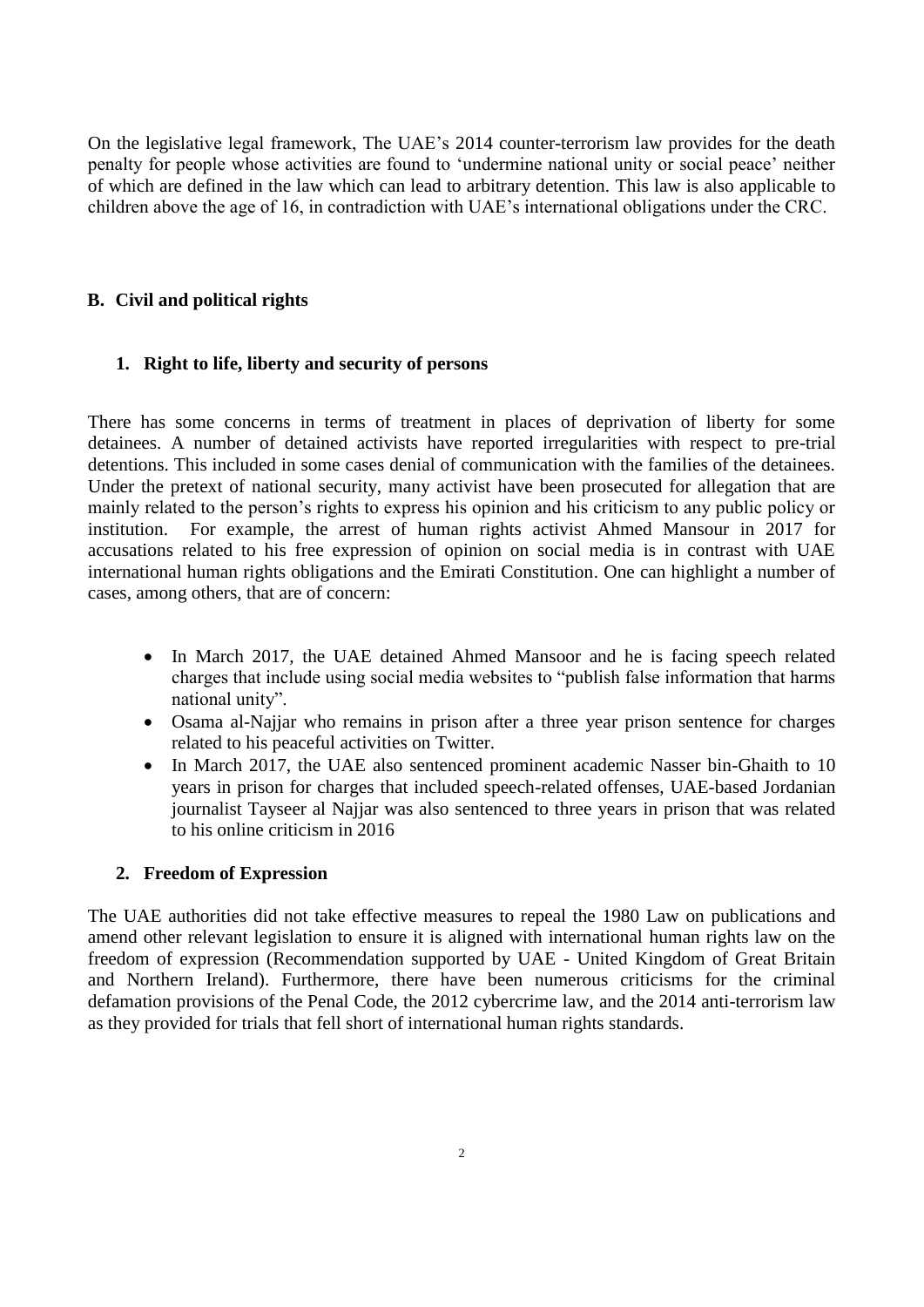## **3. Prohibition of all forms of slavery**

The UAE has exerted considerable efforts in the global campaign against human trafficking. In 2013, the law on Trafficking was amended to correspond to the United Nations Protocol to Prevent, Suppress and Punish Trafficking in Persons, especially Women and Children (Palermo Protocol) - ratified in 2009. It was also amended in February 2015 to strengthen support for victims and protection for witnesses. Adoption of Federal Act Law No.1 of 2015, which provides protection for victims of trafficking in line with the Palermo Protocol of the UN Convention against Transitional Organized Crime.

# **C. Economic, Social and Cultural Rights**

## **1. Right to work and to just and favorable conditions of work**

The UAE passed and began implementing labour law reforms in January 2016 that aim ultimately to abolish the kafala system for migrant workers. The reforms aimed to prevent [contract substitution](http://www.aljazeera.com/news/2015/09/uae-announces-labour-reforms-protect-foreign-workers-150929143336000.html) to avoid abuse of migrant workers by employers. The reforms also included better protection of workers' rights to switch employers to prevent compulsory labour, as contracts have become under the custody and supervision of the ministry of labour rather than with the employers. The reforms show immense progress for workers' rights in the UAE; however, domestic workers remain exempted from the benefits of the labour law. Yet, still the latter category will benefit from a number of positive developments and they are summarized by following:

First, in 2017, the UAE adopted a new law that would strengthen domestic worker protections, including granting them a weekly day rest and paid leave. These protections remain weaker than those in the UAE labour law, but they are considerable developments. Second, similar to other workers, domestic workers by end of 2017 will be moved from the Ministry of Interior's jurisdiction to the Ministry of Human Resources and Emiratization.

Another positive developments were noticed with the UAE Ministry of Labour issuing three Ministerial Decrees in 2015 (764, 765 and 766) that were intended to guarantee that relations between workers and employers are entered into voluntarily and freely and governed only by Government-monitored work contracts and the labour law. Those decree made it easier for workers to change employers before their contract ends if their rights are violated. (Such measures correspond to UPR accepted Recommendation – Bangladesh - 2013)

#### **D. Rights of specific persons or groups**

#### **1. Women**

On the positive developments, UAE took a number of steps to improve women equality at work. The UAE's Vision 2021 National Agenda included the goal for protecting women from all forms of discrimination at work and in society.